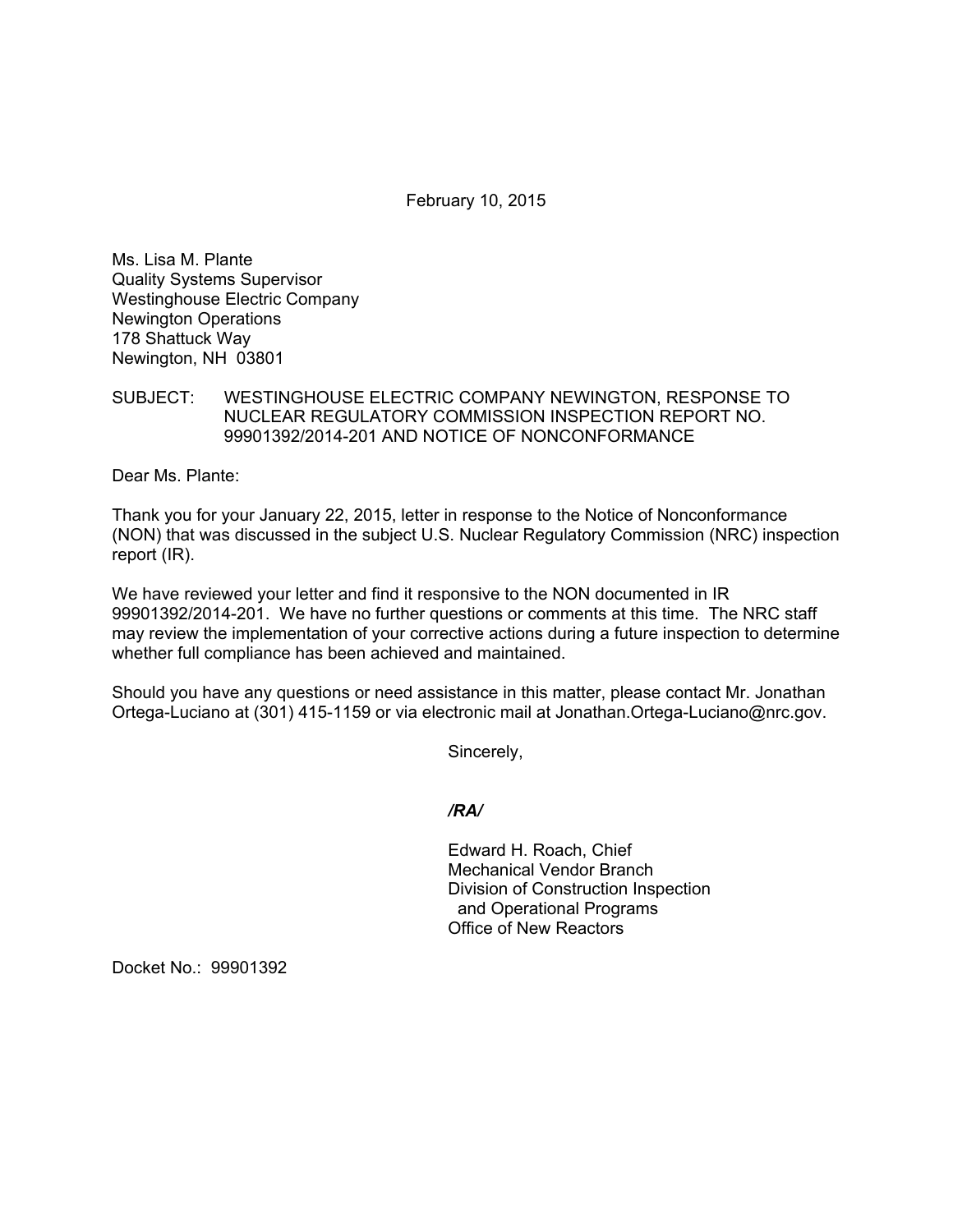Ms. Lisa M. Plante Quality Systems Supervisor Westinghouse Electric Company Newington Operations 178 Shattuck Way Newington, NH 03801

### SUBJECT: WESTINGHOUSE ELECTRIC COMPANY NEWINGTON, RESPONSE TO NUCLEAR REGULATORY COMMISSION INSPECTION REPORT NO. 99901392/2014-201 AND NOTICE OF NONCONFORMANCE

Dear Ms. Plante:

Thank you for your January 22, 2015, letter in response to the Notice of Nonconformance (NON) that was discussed in the subject U.S. Nuclear Regulatory Commission (NRC) inspection report (IR).

We have reviewed your letter and find it responsive to the NON documented in IR 99901392/2014-201. We have no further questions or comments at this time. The NRC staff may review the implementation of your corrective actions during a future inspection to determine whether full compliance has been achieved and maintained.

Should you have any questions or need assistance in this matter, please contact Mr. Jonathan Ortega-Luciano at (301) 415-1159 or via electronic mail at Jonathan.Ortega-Luciano@nrc.gov.

Sincerely,

## */RA/*

Edward H. Roach, Chief Mechanical Vendor Branch Division of Construction Inspection and Operational Programs Office of New Reactors

Docket No.: 99901392

DISTRIBUTION: See next page

# **ADAMS Accession No.: ML15040A281** NRC-002

| OFC. | <b>NRO/DCIP/MVIB</b>   | NRO/DCIP/MVIB |
|------|------------------------|---------------|
|      | NAME   JOrtega-Luciano | ERoach        |
|      | $DATE$ $102/09/15$     | 02/10/15      |

**OFFICIAL RECORD COPY**